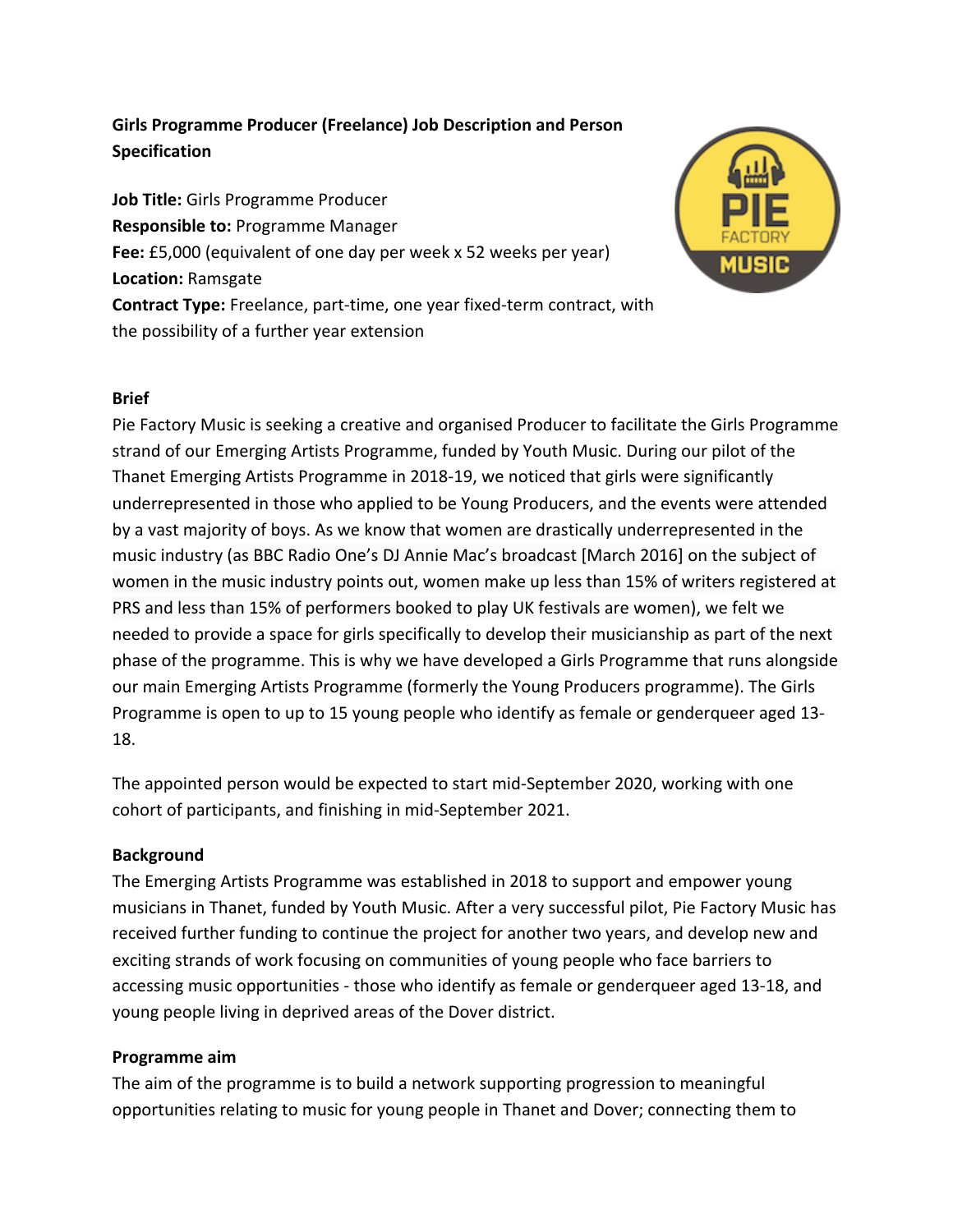highly skilled practitioners, industry experts, organisations, and music businesses; and enabling them to take the lead in their own musical journeys.

With this in mind, Pie Factory Music are keen to find a Producer who is able to facilitate a supportive environment in which young musicians who identify as female or genderqueer specifically are empowered to access and enjoy high-quality musical opportunities.

## **Key Responsibilities**

- Recruit and facilitate participants
- Facilitate monthly drop-in sessions for cohorts of participants
- Work alongside participants to design and deliver short-term music projects, masterclasses and live music events
- Manage finances to ensure that the project is delivered in a cost effective way and within agreed budgets
- Liaise with and coordinate freelance creative professionals to deliver music projects and masterclasses
- Support participants' pastoral needs, raising any concerns with the Programme Manager in line with Pie Factory Music's safeguarding and child protection policies and procedures
- Manage and complete the Girls Programme evaluation in line with the programme's overarching monitoring and evaluation framework; work with the Programme Manager to report back to funders on the programme outcomes; and deliver case studies and an evaluation report
- Supporting participants to produce an annual female-led music event as part of the POW! Festival.

### **Person Specification**

This person specification gives a picture of the skills, knowledge, experience and attributes required to carry out the job. It has been used to draw up the advert and will also be used in the shortlisting and interview process for this post.

You should demonstrate on your application form how you meet the following criteria:

| <b>Essential</b><br><b>Desirable</b> |
|--------------------------------------|
|--------------------------------------|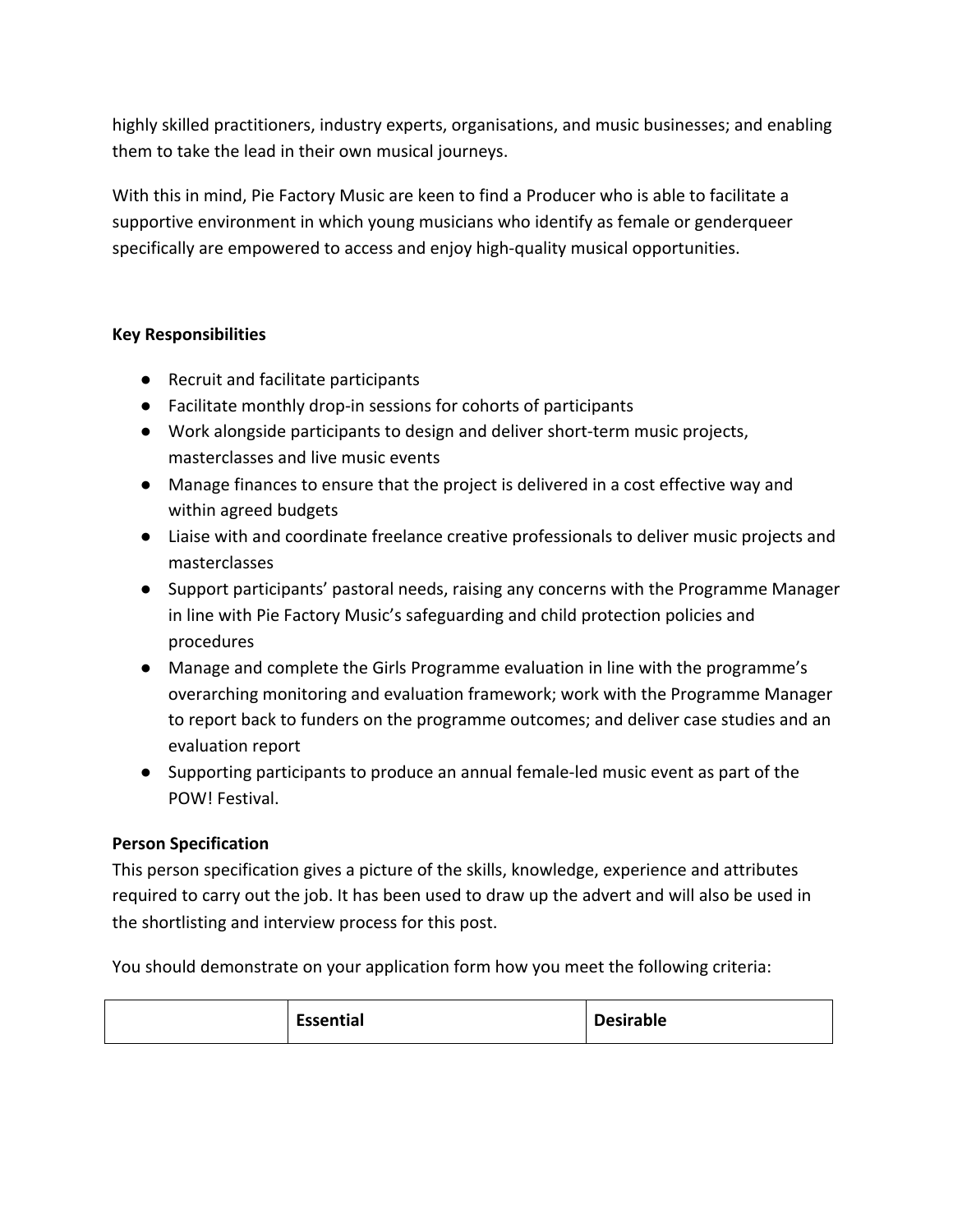| <b>Qualifications</b>        |                                                                                                       | <b>Project Management</b><br>qualification or equivalent<br>Arts Award Advisor training<br>(Bronze and Silver) |
|------------------------------|-------------------------------------------------------------------------------------------------------|----------------------------------------------------------------------------------------------------------------|
| <b>Skills and Experience</b> | Proven Project Management<br>experience                                                               | <b>Experience of running</b><br>creative projects for young<br>people facing challenging<br>circumstances      |
|                              | Experience of running community<br>projects                                                           | Knowledge of Thanet<br>and the communities who live<br>there                                                   |
|                              | Knowledge and understanding of the<br>music industry and young people's<br>progression routes into it | <b>Experience of working</b><br>in the music industry /<br>professional experience as a                        |
|                              | Excellent interpersonal and<br>communication skills                                                   | musician                                                                                                       |
|                              | Excellent problem solving skills                                                                      | <b>Experience of mentoring</b><br>young people                                                                 |
|                              | Excellent budget management skills                                                                    |                                                                                                                |
|                              | Proven track record of monitoring<br>and evaluating projects and<br>reporting to funders              |                                                                                                                |
|                              | Understanding of safeguarding<br>practices                                                            | Certificate of safeguarding /                                                                                  |
|                              |                                                                                                       | child protection training                                                                                      |